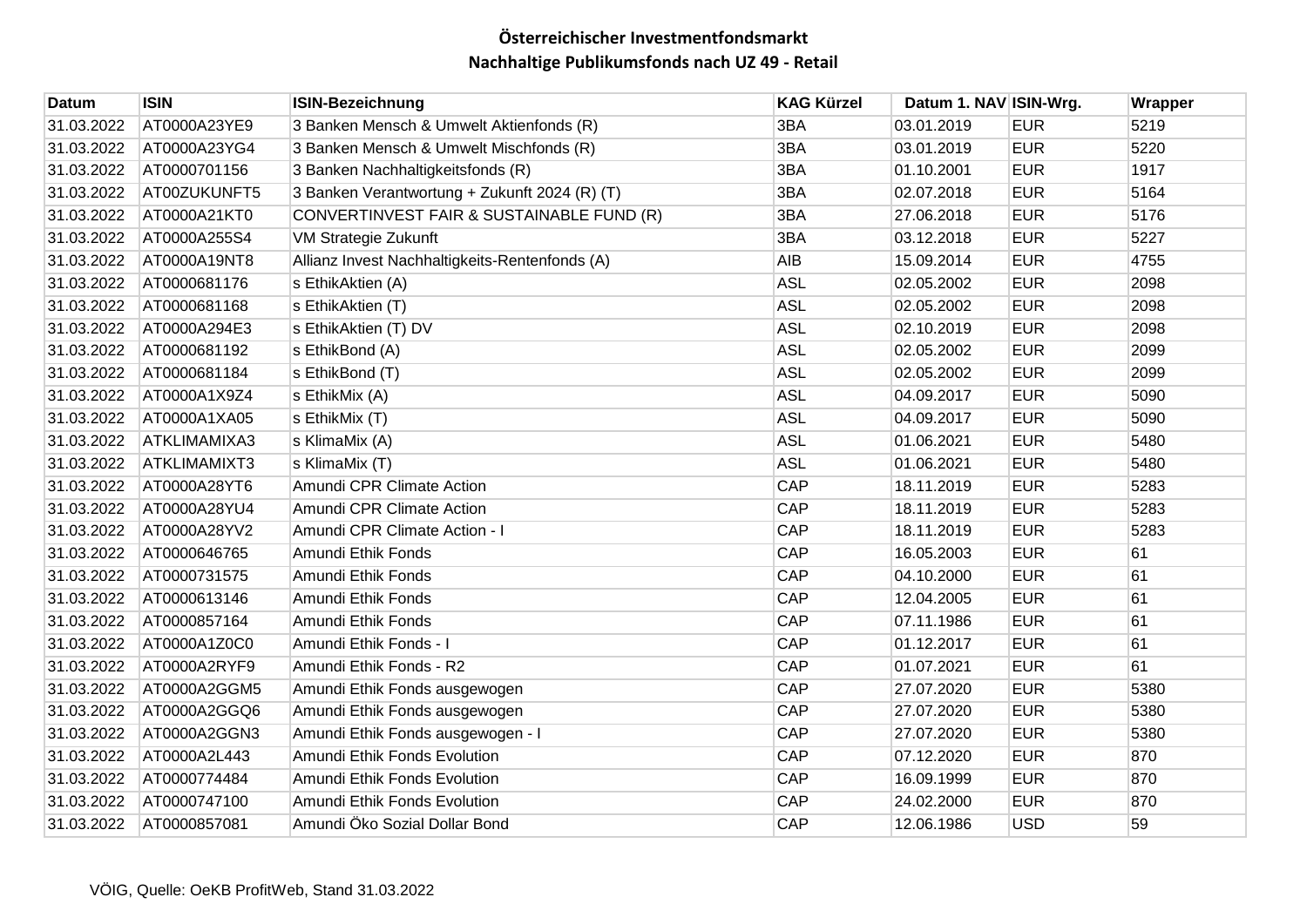| Datum      | <b>ISIN</b>  | <b>ISIN-Bezeichnung</b>                   | <b>KAG Kürzel</b> | Datum 1. NAV ISIN-Wrg. |            | Wrapper |
|------------|--------------|-------------------------------------------|-------------------|------------------------|------------|---------|
| 31.03.2022 | AT0000811286 | Amundi Öko Sozial Dollar Bond             | CAP               | 01.12.1998             | <b>USD</b> | 59      |
| 31.03.2022 | AT0000619333 | Amundi Öko Sozial Dollar Bond             | CAP               | 23.12.2004             | <b>USD</b> | 59      |
| 31.03.2022 | AT0000704374 | Amundi Öko Sozial Dollar Bond             | <b>CAP</b>        | 21.05.2002             | <b>USD</b> | 59      |
| 31.03.2022 | AT0000A2V2M8 | Amundi Öko Sozial Dollar Bond             | CAP               | 01.02.2022             | <b>EUR</b> | 59      |
| 31.03.2022 | AT0000A2V2N6 | Amundi Öko Sozial Dollar Bond             | CAP               | 01.02.2022             | <b>EUR</b> | 59      |
| 31.03.2022 | AT0000A0FM61 | Amundi Öko Sozial Euro Aggregate Bond     | CAP               | 01.12.2009             | <b>EUR</b> | 3956    |
| 31.03.2022 | AT0000A0FM79 | Amundi Öko Sozial Euro Aggregate Bond     | <b>CAP</b>        | 01.12.2009             | <b>EUR</b> | 3956    |
| 31.03.2022 | AT0000A0FMW8 | Amundi Öko Sozial Euro Aggregate Bond     | <b>CAP</b>        | 01.12.2009             | <b>EUR</b> | 3956    |
| 31.03.2022 | AT0000A2QMK6 | Amundi Öko Sozial Euro Corporate Bond     | <b>CAP</b>        | 12.04.2021             | <b>EUR</b> | 1834    |
| 31.03.2022 | AT0000706734 | Amundi Öko Sozial Euro Corporate Bond     | CAP               | 04.07.2001             | <b>EUR</b> | 1834    |
| 31.03.2022 | AT0000671896 | Amundi Öko Sozial Euro Government Bond    | <b>CAP</b>        | 21.05.2002             | <b>EUR</b> | 17      |
| 31.03.2022 | AT0000619358 | Amundi Öko Sozial Euro Government Bond    | CAP               | 23.12.2004             | <b>EUR</b> | 17      |
| 31.03.2022 | AT0000856026 | Amundi Öko Sozial Euro Government Bond    | CAP               | 13.06.1978             | <b>EUR</b> | 17      |
| 31.03.2022 | AT0000822671 | Amundi Öko Sozial Euro Government Bond    | CAP               | 01.02.1999             | <b>EUR</b> | 17      |
| 31.03.2022 | AT0000A05TJ5 | Amundi Öko Sozial Euro Short Term Bond    | <b>CAP</b>        | 02.07.2007             | <b>EUR</b> | 3364    |
| 31.03.2022 | AT0000A05TK3 | Amundi Öko Sozial Euro Short Term Bond    | CAP               | 02.07.2007             | <b>EUR</b> | 3364    |
| 31.03.2022 | AT0000A28LL0 | Amundi Öko Sozial Euro Short Term Bond    | <b>CAP</b>        | 27.09.2019             | <b>EUR</b> | 3364    |
| 31.03.2022 | AT0000A28LM8 | Amundi Öko Sozial Euro Short Term Bond    | CAP               | 27.09.2019             | <b>EUR</b> | 3364    |
| 31.03.2022 | AT0000A06Q23 | Amundi Öko Sozial Stock                   | <b>CAP</b>        | 19.11.2007             | <b>EUR</b> | 3490    |
| 31.03.2022 | AT0000A06Q31 | Amundi Öko Sozial Stock                   | <b>CAP</b>        | 19.11.2007             | <b>EUR</b> | 3490    |
| 31.03.2022 | AT0000A1X8R3 | Metis Bond Euro Corporate ESG (I1A)       | <b>CON</b>        | 01.08.2017             | <b>EUR</b> | 5089    |
| 31.03.2022 | AT0000A1X8S1 | Metis Bond Euro Corporate ESG (I1T)       | <b>CON</b>        | 01.08.2017             | <b>EUR</b> | 5089    |
| 31.03.2022 | AT0000A27Z50 | Metis Bond Euro Corporate ESG (I2A)       | <b>CON</b>        | 12.04.2019             | <b>EUR</b> | 5089    |
| 31.03.2022 | AT0000A26Q37 | Metis Bond Euro Corporate ESG (I2T)       | <b>CON</b>        | 01.03.2019             | <b>EUR</b> | 5089    |
| 31.03.2022 | AT0000A28S09 | Metis Bond Euro Corporate ESG (R)(A)      | <b>CON</b>        | 13.08.2019             | <b>EUR</b> | 5089    |
| 31.03.2022 | AT0000A28S17 | Metis Bond Euro Corporate ESG (R)(T)      | <b>CON</b>        | 13.08.2019             | <b>EUR</b> | 5089    |
| 31.03.2022 | AT0000A1XCF5 | Sustainable Alpha Fund (I) (A)            | <b>CON</b>        | 16.10.2017             | <b>EUR</b> | 5096    |
| 31.03.2022 | AT0000A1XCG3 | Sustainable Alpha Fund (I) (T)            | <b>CON</b>        | 16.10.2017             | <b>EUR</b> | 5096    |
| 31.03.2022 | AT0000A1XCH1 | Sustainable Alpha Fund (R) (T)            | <b>CON</b>        | 16.10.2017             | <b>EUR</b> | 5096    |
| 31.03.2022 | AT0000A2QP63 | Excellent ESG European Equity Fund (T)    | <b>CSP</b>        | 03.05.2021             | <b>EUR</b> | 5485    |
| 31.03.2022 | AT0000A2QP71 | Excellent ESG European Equity Fund (TCHF) | <b>CSP</b>        | 03.05.2021             | <b>CHF</b> | 5485    |
| 31.03.2022 | AT0000A07ST2 | Excellent ESG Global Bond Fund (T)        | <b>CSP</b>        | 27.12.2007             | <b>EUR</b> | 3527    |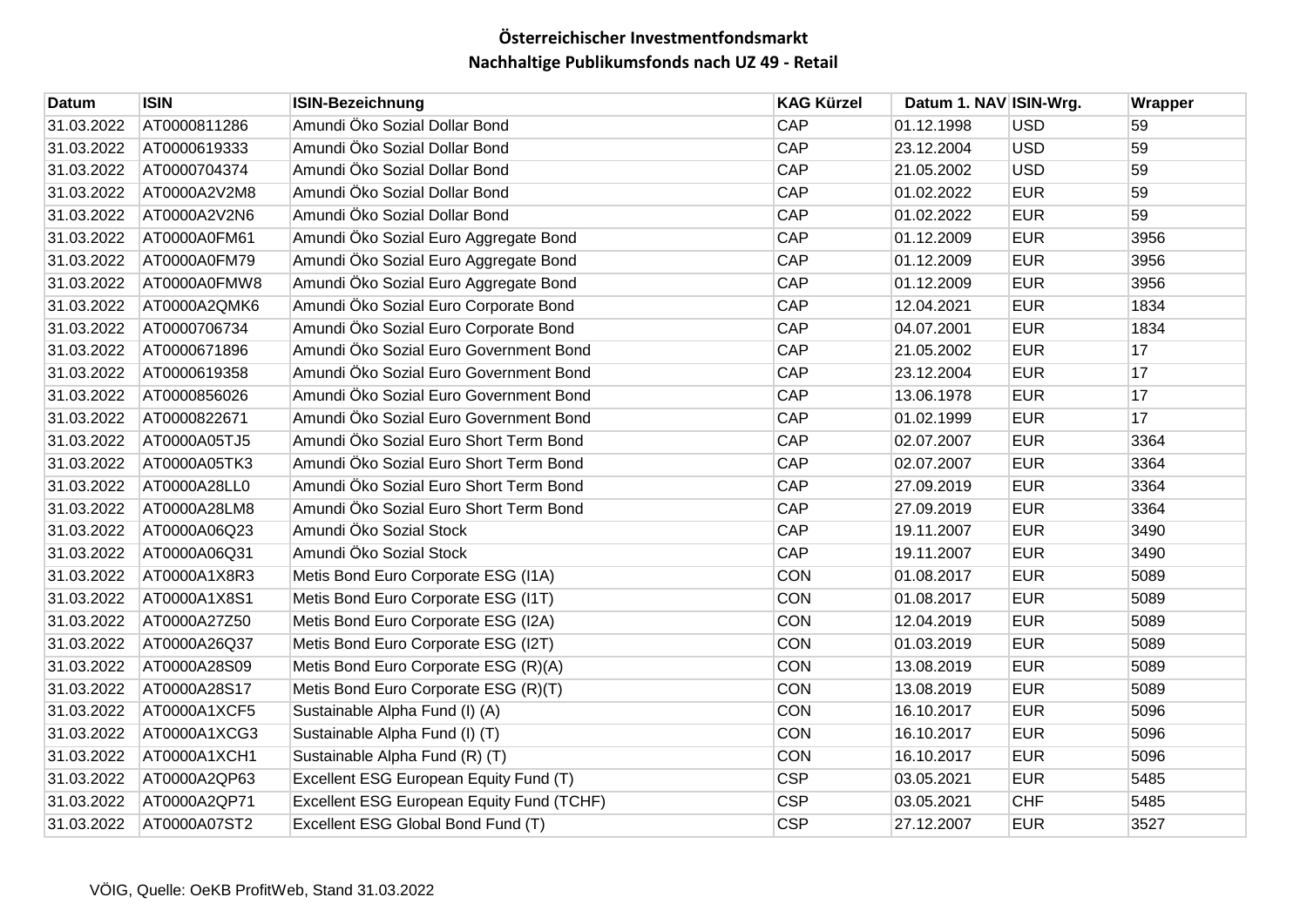| Datum      | <b>ISIN</b>  | <b>ISIN-Bezeichnung</b>                          | <b>KAG Kürzel</b> | Datum 1. NAV ISIN-Wrg. |            | Wrapper |
|------------|--------------|--------------------------------------------------|-------------------|------------------------|------------|---------|
| 31.03.2022 | AT0000A0X9M3 | Excellent ESG Global Bond Fund (TCHF)            | <b>CSP</b>        | 02.11.2012             | <b>CHF</b> | 3527    |
| 31.03.2022 | AT0000857719 | IQAM Bond EUR FlexD (RA)                         | <b>CSP</b>        | 22.11.1988             | <b>EUR</b> | 84      |
| 31.03.2022 | AT0000817978 | IQAM Bond EUR FlexD (RT)                         | <b>CSP</b>        | 05.10.1998             | <b>EUR</b> | 84      |
| 31.03.2022 | AT0000857743 | IQAM SRI SparTrust M (RA)                        | <b>CSP</b>        | 30.05.1989             | <b>EUR</b> | 87      |
| 31.03.2022 | AT0000817960 | IQAM SRI SparTrust M (RT)                        | <b>CSP</b>        | 05.10.1998             | <b>EUR</b> | 87      |
| 31.03.2022 | AT0000A2RUD2 | <b>ERSTE FAIR INVEST EUR R01</b>                 | EAM               | 16.08.2021             | <b>EUR</b> | 5511    |
| 31.03.2022 | AT0000A2RUE0 | <b>ERSTE FAIR INVEST EUR R01</b>                 | EAM               | 16.08.2021             | <b>EUR</b> | 5511    |
| 31.03.2022 | AT0000A2RUC4 | <b>ERSTE FAIR INVEST EUR R01</b>                 | EAM               | 16.08.2021             | <b>EUR</b> | 5511    |
| 31.03.2022 | AT0000A2RUG5 | <b>ERSTE FAIR INVEST HUF R01</b>                 | EAM               | 16.08.2021             | <b>HUF</b> | 5511    |
| 31.03.2022 | AT0000A2KVS3 | <b>ERSTE GREEN INVEST EUR D01</b>                | EAM               | 04.12.2020             | <b>EUR</b> | 5360    |
| 31.03.2022 | AT0000A2KVT1 | <b>ERSTE GREEN INVEST EUR D01</b>                | EAM               | 04.12.2020             | <b>EUR</b> | 5360    |
| 31.03.2022 | AT0000A2KVU9 | <b>ERSTE GREEN INVEST EUR D01</b>                | EAM               | 04.12.2020             | <b>EUR</b> | 5360    |
| 31.03.2022 | AT0000A2DY75 | <b>ERSTE GREEN INVEST EUR D02</b>                | EAM               | 03.08.2020             | <b>EUR</b> | 5360    |
| 31.03.2022 | AT0000A2DY83 | <b>ERSTE GREEN INVEST EUR D02</b>                | EAM               | 03.08.2020             | <b>EUR</b> | 5360    |
| 31.03.2022 | AT0000A2DY67 | <b>ERSTE GREEN INVEST EUR R01</b>                | EAM               | 03.08.2020             | <b>EUR</b> | 5360    |
| 31.03.2022 | AT0000A2DY42 | <b>ERSTE GREEN INVEST EUR R01</b>                | EAM               | 03.08.2020             | <b>EUR</b> | 5360    |
| 31.03.2022 | AT0000A2DY59 | <b>ERSTE GREEN INVEST EUR R01</b>                | EAM               | 03.08.2020             | <b>EUR</b> | 5360    |
| 31.03.2022 | AT0000A2JBP3 | <b>ERSTE GREEN INVEST HUF R01</b>                | EAM               | 22.10.2020             | <b>HUF</b> | 5360    |
| 31.03.2022 | AT0000A13EF9 | ERSTE RESPONSIBLE BOND EM CORPORATE EUR R01      | EAM               | 02.12.2013             | <b>EUR</b> | 4643    |
| 31.03.2022 | AT0000A13EH5 | ERSTE RESPONSIBLE BOND EM CORPORATE EUR R01      | EAM               | 02.12.2013             | <b>EUR</b> | 4643    |
| 31.03.2022 | AT0000A13EG7 | ERSTE RESPONSIBLE BOND EM CORPORATE EUR R01      | EAM               | 02.12.2013             | <b>EUR</b> | 4643    |
| 31.03.2022 | AT0000A2KVX3 | ERSTE RESPONSIBLE BOND EUR D01                   | EAM               | 04.12.2020             | <b>EUR</b> | 2077    |
| 31.03.2022 | AT0000A0WLW5 | ERSTE RESPONSIBLE BOND EUR R01                   | EAM               | 30.11.2012             | <b>EUR</b> | 2077    |
| 31.03.2022 | AT0000A01G95 | <b>ERSTE RESPONSIBLE BOND EUR R01</b>            | EAM               | 19.06.2006             | <b>EUR</b> | 2077    |
| 31.03.2022 | AT0000686084 | <b>ERSTE RESPONSIBLE BOND EUR R01</b>            | EAM               | 15.03.2002             | <b>EUR</b> | 2077    |
| 31.03.2022 | AT0000A0PHH8 | ERSTE RESPONSIBLE BOND EURO CORPORATE EUR R01    | EAM               | 02.05.2011             | <b>EUR</b> | 4259    |
| 31.03.2022 | AT0000A0PHJ4 | ERSTE RESPONSIBLE BOND EURO CORPORATE EUR R01    | EAM               | 02.05.2011             | <b>EUR</b> | 4259    |
| 31.03.2022 | AT0000A0PHK2 | ERSTE RESPONSIBLE BOND EURO CORPORATE EUR R01    | EAM               | 02.05.2011             | <b>EUR</b> | 4259    |
| 31.03.2022 | AT0000A24UX5 | ERSTE RESPONSIBLE BOND EURO CORPORATE SEK R01    | EAM               | 14.12.2018             | <b>SEK</b> | 4259    |
| 31.03.2022 | AT0000A2DXZ9 | ERSTE RESPONSIBLE BOND GLOBAL HIGH YIELD EUR R01 | EAM               | 11.05.2020             | <b>EUR</b> | 5359    |
| 31.03.2022 | AT0000A2DY00 | ERSTE RESPONSIBLE BOND GLOBAL HIGH YIELD EUR R01 | EAM               | 11.05.2020             | <b>EUR</b> | 5359    |
| 31.03.2022 | AT0000A2DY18 | ERSTE RESPONSIBLE BOND GLOBAL HIGH YIELD EUR R01 | EAM               | 11.05.2020             | <b>EUR</b> | 5359    |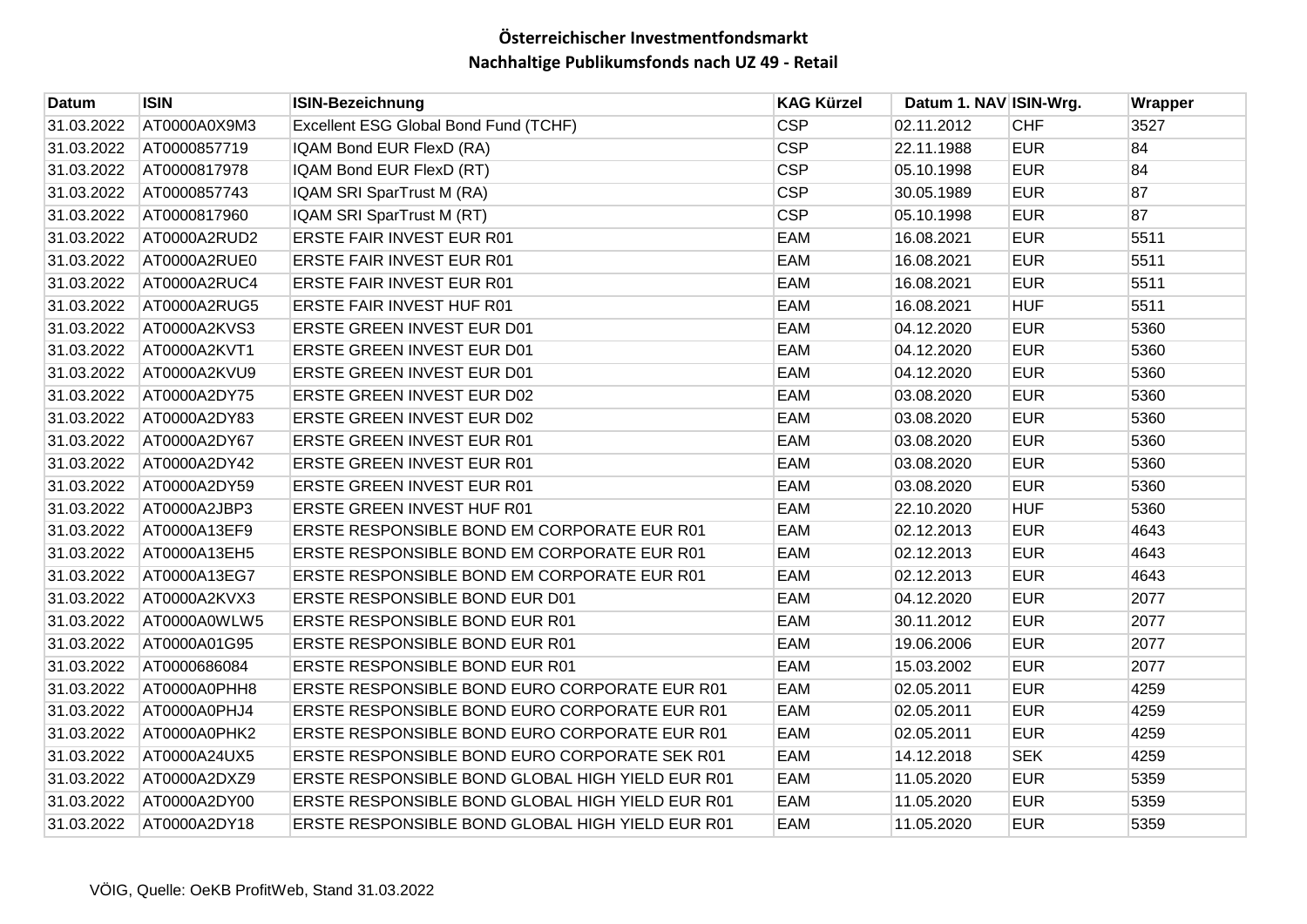| Datum      | <b>ISIN</b>  | <b>ISIN-Bezeichnung</b>                       | <b>KAG Kürzel</b> | Datum 1. NAV ISIN-Wrg. |            | Wrapper |
|------------|--------------|-----------------------------------------------|-------------------|------------------------|------------|---------|
| 31.03.2022 | AT0000A28E47 | ERSTE RESPONSIBLE BOND GLOBAL IMPACT EUR D02  | EAM               | 28.06.2019             | <b>EUR</b> | 4843    |
| 31.03.2022 | AT0000A28K23 | ERSTE RESPONSIBLE BOND GLOBAL IMPACT EUR 101  | EAM               | 28.06.2019             | <b>EUR</b> | 4843    |
| 31.03.2022 | AT0000A1EK55 | ERSTE RESPONSIBLE BOND GLOBAL IMPACT EUR R01  | EAM               | 01.06.2015             | <b>EUR</b> | 4843    |
| 31.03.2022 | AT0000A1EK48 | ERSTE RESPONSIBLE BOND GLOBAL IMPACT EUR R01  | EAM               | 01.06.2015             | <b>EUR</b> | 4843    |
| 31.03.2022 | AT0000A03951 | ERSTE RESPONSIBLE RESERVE EUR R01 (A)         | EAM               | 15.11.2006             | <b>EUR</b> | 3200    |
| 31.03.2022 | AT0000A03969 | ERSTE RESPONSIBLE RESERVE EUR R01 (T)         | EAM               | 15.11.2006             | <b>EUR</b> | 3200    |
| 31.03.2022 | AT0000A0WLX3 | ERSTE RESPONSIBLE RESERVE EUR R01 (V)         | EAM               | 30.11.2012             | <b>EUR</b> | 3200    |
| 31.03.2022 | AT0000639463 | ERSTE RESPONSIBLE STOCK AMERICA CZK R01 (VA)  | EAM               | 09.09.2003             | <b>CZK</b> | 121     |
| 31.03.2022 | AT0000822812 | ERSTE RESPONSIBLE STOCK AMERICA EUR R01 (A)   | EAM               | 02.02.1999             | <b>EUR</b> | 121     |
| 31.03.2022 | AT0000822655 | ERSTE RESPONSIBLE STOCK AMERICA EUR R01 (T)   | EAM               | 02.02.1999             | <b>EUR</b> | 121     |
| 31.03.2022 | AT0000A0A1P0 | ERSTE RESPONSIBLE STOCK AMERICA EUR R01 (VA)  | EAM               | 02.01.2009             | <b>EUR</b> | 121     |
| 31.03.2022 | AT0000627476 | ERSTE RESPONSIBLE STOCK AMERICA HUF R01 (VA)  | EAM               | 03.09.2004             | <b>HUF</b> | 121     |
| 31.03.2022 | AT0000858584 | ERSTE RESPONSIBLE STOCK AMERICA USD R01 (A)   | EAM               | 01.03.1990             | <b>USD</b> | 121     |
| 31.03.2022 | AT0000812862 | ERSTE RESPONSIBLE STOCK AMERICA USD R01 (T)   | EAM               | 02.11.1998             | <b>USD</b> | 121     |
| 31.03.2022 | AT0000673371 | ERSTE RESPONSIBLE STOCK AMERICA USD R01 (VA)  | EAM               | 23.09.2002             | <b>USD</b> | 121     |
| 31.03.2022 | AT0000A1QA61 | ERSTE RESPONSIBLE STOCK DIVIDEND EUR R01      | EAM               | 01.03.2017             | <b>EUR</b> | 5014    |
| 31.03.2022 | AT0000A1QA79 | ERSTE RESPONSIBLE STOCK DIVIDEND EUR R01      | EAM               | 01.03.2017             | <b>EUR</b> | 5014    |
| 31.03.2022 | AT0000A1QA87 | ERSTE RESPONSIBLE STOCK DIVIDEND EUR R01      | EAM               | 01.03.2017             | <b>EUR</b> | 5014    |
| 31.03.2022 | AT0000A2CWH1 | ERSTE RESPONSIBLE STOCK DIVIDEND HUF R01      | EAM               | 27.02.2020             | <b>HUF</b> | 5014    |
| 31.03.2022 | AT0000A2QP89 | ERSTE RESPONSIBLE STOCK EUROPE CZK R01        | EAM               | 30.04.2021             | <b>CZK</b> | 2325    |
| 31.03.2022 | AT0000A28E54 | ERSTE RESPONSIBLE STOCK EUROPE EUR D02        | EAM               | 28.06.2019             | <b>EUR</b> | 2325    |
| 31.03.2022 | AT0000A0WM11 | ERSTE RESPONSIBLE STOCK EUROPE EUR R01        | EAM               | 30.11.2012             | <b>EUR</b> | 2325    |
| 31.03.2022 | AT0000A1E0V5 | ERSTE RESPONSIBLE STOCK EUROPE EUR R01        | EAM               | 30.04.2015             | <b>EUR</b> | 2325    |
| 31.03.2022 | AT0000645973 | <b>ERSTE RESPONSIBLE STOCK EUROPE EUR R01</b> | EAM               | 06.06.2003             | <b>EUR</b> | 2325    |
| 31.03.2022 | AT0000A2QP97 | ERSTE RESPONSIBLE STOCK EUROPE HUF R01        | EAM               | 30.04.2021             | <b>HUF</b> | 2325    |
| 31.03.2022 | AT0000A0FSN4 | ERSTE RESPONSIBLE STOCK GLOBAL EUR R01        | EAM               | 09.11.2009             | <b>EUR</b> | 2345    |
| 31.03.2022 | AT0000646799 | ERSTE RESPONSIBLE STOCK GLOBAL EUR R01        | EAM               | 11.07.2003             | <b>EUR</b> | 2345    |
| 31.03.2022 | AT0000A01GL7 | ERSTE RESPONSIBLE STOCK GLOBAL EUR R01        | EAM               | 15.09.2006             | <b>EUR</b> | 2345    |
| 31.03.2022 | AT0000A2CWG3 | ERSTE RESPONSIBLE STOCK GLOBAL HUF R01        | EAM               | 27.02.2020             | <b>HUF</b> | 2345    |
| 31.03.2022 | AT0000A2VH66 | ERSTE RESPONSIBLE STOCK GLOBAL USD R01        | EAM               | 28.02.2022             | <b>USD</b> | 2345    |
| 31.03.2022 | AT0000A044X2 | ERSTE WWF STOCK ENVIRONMENT CZK R01           | EAM               | 10.01.2008             | <b>CZK</b> | 1824    |
| 31.03.2022 | AT0000A03N37 | ERSTE WWF STOCK ENVIRONMENT EUR R01           | EAM               | 10.01.2008             | <b>EUR</b> | 1824    |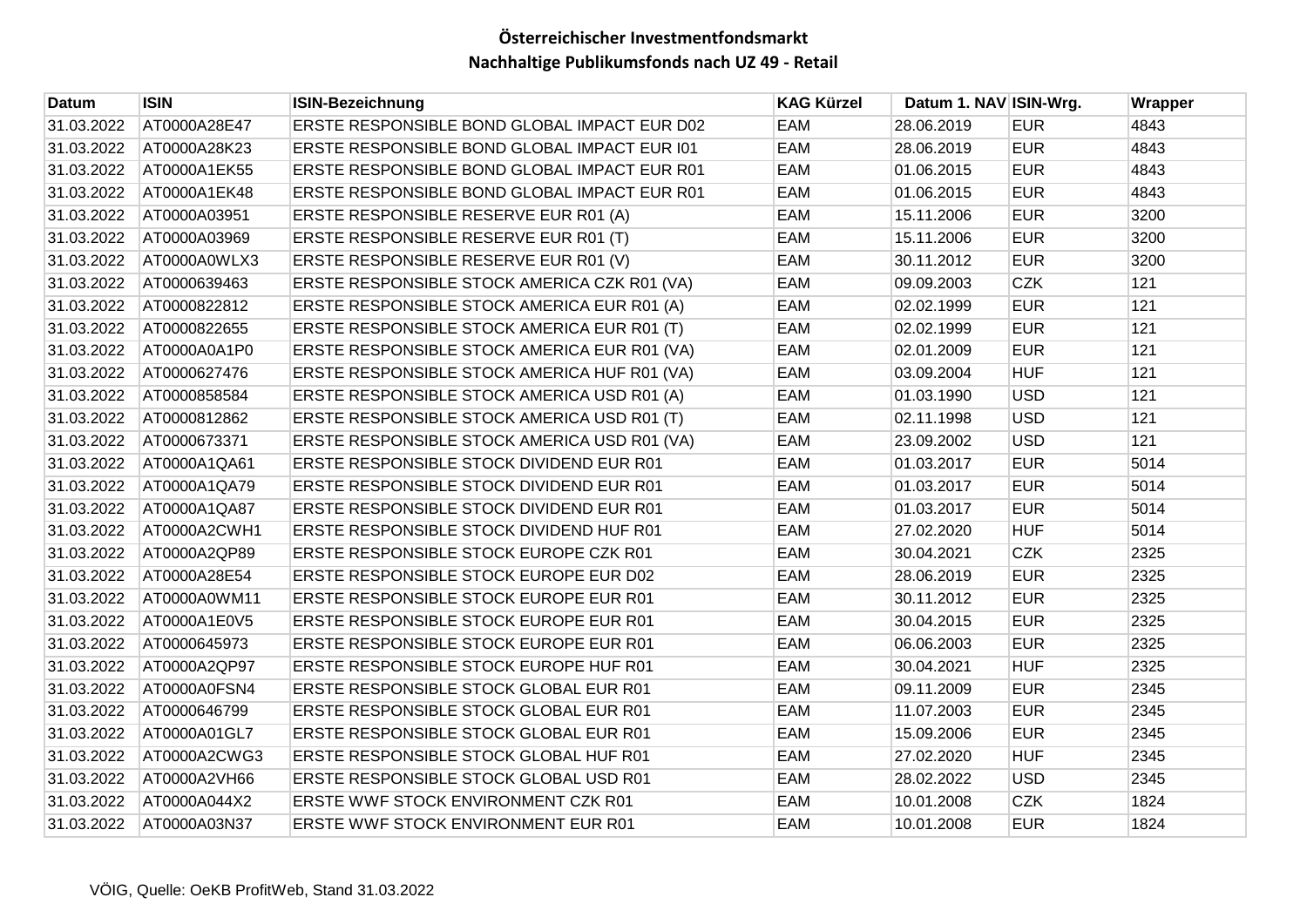| Datum      | <b>ISIN</b>  | <b>ISIN-Bezeichnung</b>                                  | <b>KAG Kürzel</b> | Datum 1. NAV ISIN-Wrg. |            | Wrapper |
|------------|--------------|----------------------------------------------------------|-------------------|------------------------|------------|---------|
| 31.03.2022 | AT0000705660 | ERSTE WWF STOCK ENVIRONMENT EUR R01                      | EAM               | 02.07.2001             | <b>EUR</b> | 1824    |
| 31.03.2022 | AT0000705678 | ERSTE WWF STOCK ENVIRONMENT EUR R01                      | EAM               | 02.07.2001             | <b>EUR</b> | 1824    |
| 31.03.2022 | AT0000A044Y0 | ERSTE WWF STOCK ENVIRONMENT HUF R01                      | EAM               | 10.01.2008             | <b>HUF</b> | 1824    |
| 31.03.2022 | AT0000A1Z8Q3 | ERSTE RESPONSIBLE IMMOBILIENFONDS EUR D01 (A)            | EIK               | 01.02.2018             | <b>EUR</b> | 4974    |
| 31.03.2022 | AT0000A1Z8R1 | ERSTE RESPONSIBLE IMMOBILIENFONDS EUR D02 (T)            | EIK               | 01.02.2018             | <b>EUR</b> | 4974    |
| 31.03.2022 | AT0000A1LNT8 | ERSTE RESPONSIBLE IMMOBILIENFONDS EUR R01 (A)            | EIK               | 03.10.2016             | <b>EUR</b> | 4974    |
| 31.03.2022 | AT0000A1LNU6 | ERSTE RESPONSIBLE IMMOBILIENFONDS EUR R01 (T)            | <b>EIK</b>        | 03.10.2016             | <b>EUR</b> | 4974    |
| 31.03.2022 | AT0000A15M75 | Gutmann Aktien Nachhaltigkeitsfonds                      | <b>GUT</b>        | 03.03.2014             | <b>EUR</b> | 4688    |
| 31.03.2022 | AT0000A2VQC4 | Gutmann Aktien Nachhaltigkeitsfonds (EUR) (T) (H)        | <b>GUT</b>        | 16.03.2022             | <b>EUR</b> | 4688    |
| 31.03.2022 | AT0000A269Q9 | Gutmann Aktien Nachhaltigkeitsfonds (T2)                 | <b>GUT</b>        | 04.02.2019             | <b>EUR</b> | 4688    |
| 31.03.2022 | AT0000A2KA09 | Gutmann Aktien Nachhaltigkeitsfonds (USD) (T)            | <b>GUT</b>        | 20.10.2020             | <b>USD</b> | 4688    |
| 31.03.2022 | AT0000A29T64 | Gutmann Corporate Bond Nachhaltigkeitsfonds              | <b>GUT</b>        | 12.09.2019             | <b>EUR</b> | 5299    |
| 31.03.2022 | AT0000A15Q55 | Gutmann Euro Anleihen Nachhaltigkeitsfonds               | <b>GUT</b>        | 17.03.2014             | <b>EUR</b> | 4692    |
| 31.03.2022 | AT0000A15Q63 | Gutmann Euro Anleihen Nachhaltigkeitsfonds (T)           | <b>GUT</b>        | 17.03.2014             | <b>EUR</b> | 4692    |
| 31.03.2022 | AT0000A15Q89 | Gutmann Euro Short Term Anleihen Nachhaltigkeitsfonds    | <b>GUT</b>        | 17.03.2014             | <b>EUR</b> | 4693    |
| 31.03.2022 | AT0000A1MCB7 | Gutmann Strategie Nachhaltig                             | <b>GUT</b>        | 18.01.2017             | <b>EUR</b> | 4977    |
| 31.03.2022 | AT0000A2TLV9 | Tailormade sustainable bond opportunities (EUR) (R) (A3) | <b>GUT</b>        | 15.11.2021             | <b>EUR</b> | 5410    |
| 31.03.2022 | AT0000A2TLW7 | Tailormade sustainable bond opportunities (EUR) (R) (T2) | <b>GUT</b>        | 15.11.2021             | <b>EUR</b> | 5410    |
| 31.03.2022 | AT0000A2D929 | Tailormade sustainable fund balanced (VTI1)              | <b>GUT</b>        | 26.05.2020             | <b>EUR</b> | 5351    |
| 31.03.2022 | AT0000A2D937 | Tailormade sustainable fund balanced (VTI2)              | <b>GUT</b>        | 26.05.2020             | <b>EUR</b> | 5351    |
| 31.03.2022 | AT0000A2D945 | Tailormade sustainable fund balanced (VTI3)              | <b>GUT</b>        | 26.05.2020             | <b>EUR</b> | 5351    |
| 31.03.2022 | AT0000A2D952 | Tailormade sustainable fund dynamic (VTI1)               | <b>GUT</b>        | 26.05.2020             | <b>EUR</b> | 5353    |
| 31.03.2022 | AT0000A2D960 | Tailormade sustainable fund dynamic (VTI2)               | <b>GUT</b>        | 26.05.2020             | <b>EUR</b> | 5353    |
| 31.03.2022 | AT0000A2D978 | Tailormade sustainable fund dynamic (VTI3)               | <b>GUT</b>        | 26.05.2020             | <b>EUR</b> | 5353    |
| 31.03.2022 | AT0000A2D986 | Tailormade sustainable fund solid (VTI1)                 | <b>GUT</b>        | 26.05.2020             | <b>EUR</b> | 5357    |
| 31.03.2022 | AT0000A2D994 | Tailormade sustainable fund solid (VTI2)                 | <b>GUT</b>        | 26.05.2020             | <b>EUR</b> | 5357    |
| 31.03.2022 | AT0000A2D9A0 | Tailormade sustainable fund solid (VTI3)                 | <b>GUT</b>        | 26.05.2020             | <b>EUR</b> | 5357    |
| 31.03.2022 | AT0000A2D9B8 | TM Equity EM and Japan sustainable                       | <b>GUT</b>        | 26.05.2020             | <b>EUR</b> | 5352    |
| 31.03.2022 | AT0000A2D9C6 | TM Equity Europe sustainable                             | <b>GUT</b>        | 26.05.2020             | <b>EUR</b> | 5354    |
| 31.03.2022 | AT0000A2D9D4 | TM Equity US sustainable                                 | <b>GUT</b>        | 26.05.2020             | <b>EUR</b> | 5356    |
| 31.03.2022 | AT0000A0Z7W4 | fair-finance bond (R)                                    | <b>HYP</b>        | 01.02.2013             | <b>EUR</b> | 4483    |
| 31.03.2022 | AT0000A1Z6L8 | fair-finance bond opportunities (R)                      | <b>HYP</b>        | 29.12.2017             | <b>EUR</b> | 5137    |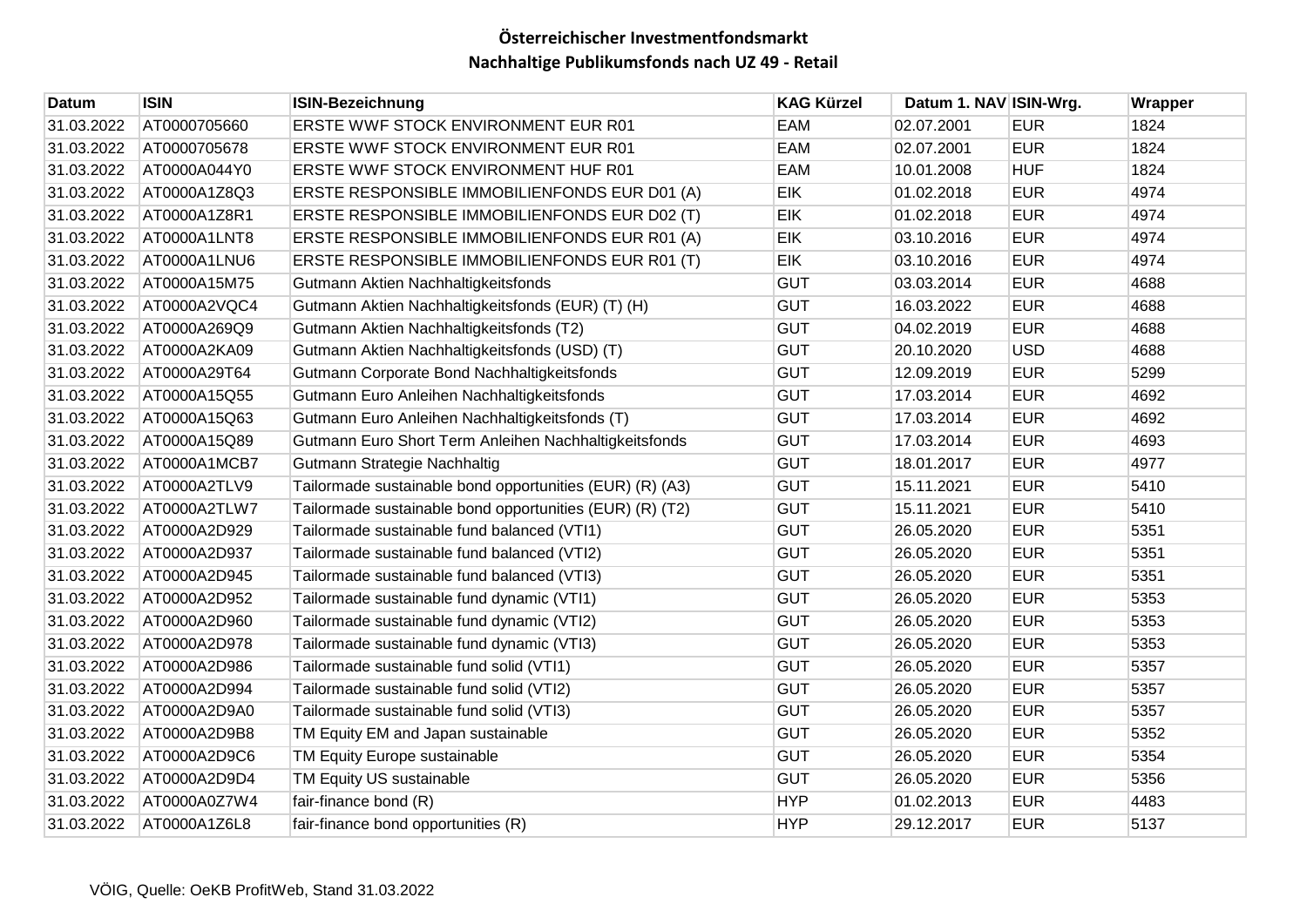| Datum      | <b>ISIN</b>  | <b>ISIN-Bezeichnung</b>                           | <b>KAG Kürzel</b> | Datum 1. NAV ISIN-Wrg. |            | Wrapper |
|------------|--------------|---------------------------------------------------|-------------------|------------------------|------------|---------|
| 31.03.2022 | AT0000A1Z7G6 | fair-finance equity global (R)                    | <b>HYP</b>        | 03.01.2018             | <b>EUR</b> | 4863    |
| 31.03.2022 | AT0000857503 | HYPO-RENT (A)                                     | <b>HYP</b>        | 04.11.1985             | <b>EUR</b> | 77      |
| 31.03.2022 | AT0000611157 | HYPO-RENT (T)                                     | <b>HYP</b>        | 15.12.2004             | <b>EUR</b> | 77      |
| 31.03.2022 | AT0000A2HUX1 | Kathrein Sustainable Bond Select (R) A            | <b>HYP</b>        | 01.02.2021             | <b>EUR</b> | 5009    |
| 31.03.2022 | AT0000620240 | Kathrein Sustainable Dynamic Value                | <b>HYP</b>        | 01.06.2004             | <b>EUR</b> | 2555    |
| 31.03.2022 | AT0000A2HUA9 | Kathrein Sustainable EM Local Currency Bond (R) A | <b>HYP</b>        | 17.08.2020             | <b>EUR</b> | 5405    |
| 31.03.2022 | AT0000A2HU83 | Kathrein Sustainable EM Local Currency Bond (R) T | <b>HYP</b>        | 11.03.2021             | <b>EUR</b> | 5405    |
| 31.03.2022 | AT0000A0V6J7 | Kathrein Sustainable Global Equity                | <b>HYP</b>        | 15.05.2012             | <b>EUR</b> | 4398    |
| 31.03.2022 | AT0000506175 | MI Multi Strategy SRI (R) (A)                     | <b>HYP</b>        | 27.01.2006             | <b>EUR</b> | 2538    |
| 31.03.2022 | AT0000617105 | MI Multi Strategy SRI (R) (T)                     | <b>HYP</b>        | 03.11.2005             | <b>EUR</b> | 2538    |
| 31.03.2022 | AT000ETHIKA8 | Ethik Mix Ausgewogen (A)                          | <b>KEP</b>        | 02.07.2019             | <b>EUR</b> | 5255    |
| 31.03.2022 | AT000ETHIKT8 | Ethik Mix Ausgewogen (T)                          | <b>KEP</b>        | 02.07.2019             | <b>EUR</b> | 5255    |
| 31.03.2022 | AT0000A2RJ45 | Ethik Mix Dynamisch (A)                           | <b>KEP</b>        | 20.10.2021             | <b>EUR</b> | 5508    |
| 31.03.2022 | AT0000A2RJ52 | Ethik Mix Dynamisch (T)                           | <b>KEP</b>        | 20.10.2021             | <b>EUR</b> | 5508    |
| 31.03.2022 | AT0000A19288 | Ethik Mix Solide (A)                              | <b>KEP</b>        | 01.10.2014             | <b>EUR</b> | 4748    |
| 31.03.2022 | AT0000A19296 | Ethik Mix Solide (T)                              | <b>KEP</b>        | 01.10.2014             | <b>EUR</b> | 4748    |
| 31.03.2022 | AT0000675657 | <b>KEPLER Ethik Aktienfonds (A)</b>               | <b>KEP</b>        | 02.07.2002             | <b>EUR</b> | 2145    |
| 31.03.2022 | AT0000675665 | <b>KEPLER Ethik Aktienfonds (T)</b>               | <b>KEP</b>        | 02.07.2002             | <b>EUR</b> | 2145    |
| 31.03.2022 | AT0000799820 | <b>KEPLER Ethik Quality Aktienfonds (A)</b>       | <b>KEP</b>        | 20.04.1998             | <b>EUR</b> | 517     |
| 31.03.2022 | AT0000722657 | <b>KEPLER Ethik Quality Aktienfonds (T)</b>       | <b>KEP</b>        | 01.02.2001             | <b>EUR</b> | 517     |
| 31.03.2022 | AT0000815006 | <b>KEPLER Ethik Rentenfonds (A)</b>               | <b>KEP</b>        | 05.05.2003             | <b>EUR</b> | 652     |
| 31.03.2022 | AT0000642632 | <b>KEPLER Ethik Rentenfonds (T)</b>               | <b>KEP</b>        | 05.05.2003             | <b>EUR</b> | 652     |
| 31.03.2022 | AT000UMWELT5 | <b>KEPLER Umwelt Aktienfonds (T)</b>              | <b>KEP</b>        | 14.11.2018             | <b>EUR</b> | 5194    |
| 31.03.2022 | AT0000A26ZA7 | Portfolio Management Ethik Mix Ausgewogen (T)     | <b>KEP</b>        | 02.07.2019             | <b>EUR</b> | 5255    |
| 31.03.2022 | AT0000A2RJ60 | Portfolio Management Ethik Mix Dynamisch (T)      | <b>KEP</b>        | 20.10.2021             | <b>EUR</b> | 5508    |
| 31.03.2022 | AT0000A2CN95 | Portfolio Management Ethik Mix Solide (T)         | <b>KEP</b>        | 03.03.2020             | <b>EUR</b> | 4748    |
| 31.03.2022 | AT0000961081 | Klassik Nachhaltigkeit Mix (R) (A)                | RAI               | 02.10.1998             | <b>EUR</b> | 623     |
| 31.03.2022 | AT0000961099 | Klassik Nachhaltigkeit Mix (R) (T)                | RAI               | 02.10.1998             | <b>EUR</b> | 623     |
| 31.03.2022 | AT0000A1TRV8 | Klassik Nachhaltigkeit Mix (RZ) (A)               | RAI               | 01.03.2017             | <b>EUR</b> | 623     |
| 31.03.2022 | AT0000A1TRU0 | Klassik Nachhaltigkeit Mix (RZ) (T)               | RAI               | 01.03.2017             | <b>EUR</b> | 623     |
| 31.03.2022 | AT0000A292N8 | Raiffeisen-GreenBonds (R) A                       | RAI               | 01.08.2019             | <b>EUR</b> | 4876    |
| 31.03.2022 | AT0000A292M0 | Raiffeisen-GreenBonds (R) T                       | RAI               | 01.08.2019             | <b>EUR</b> | 4876    |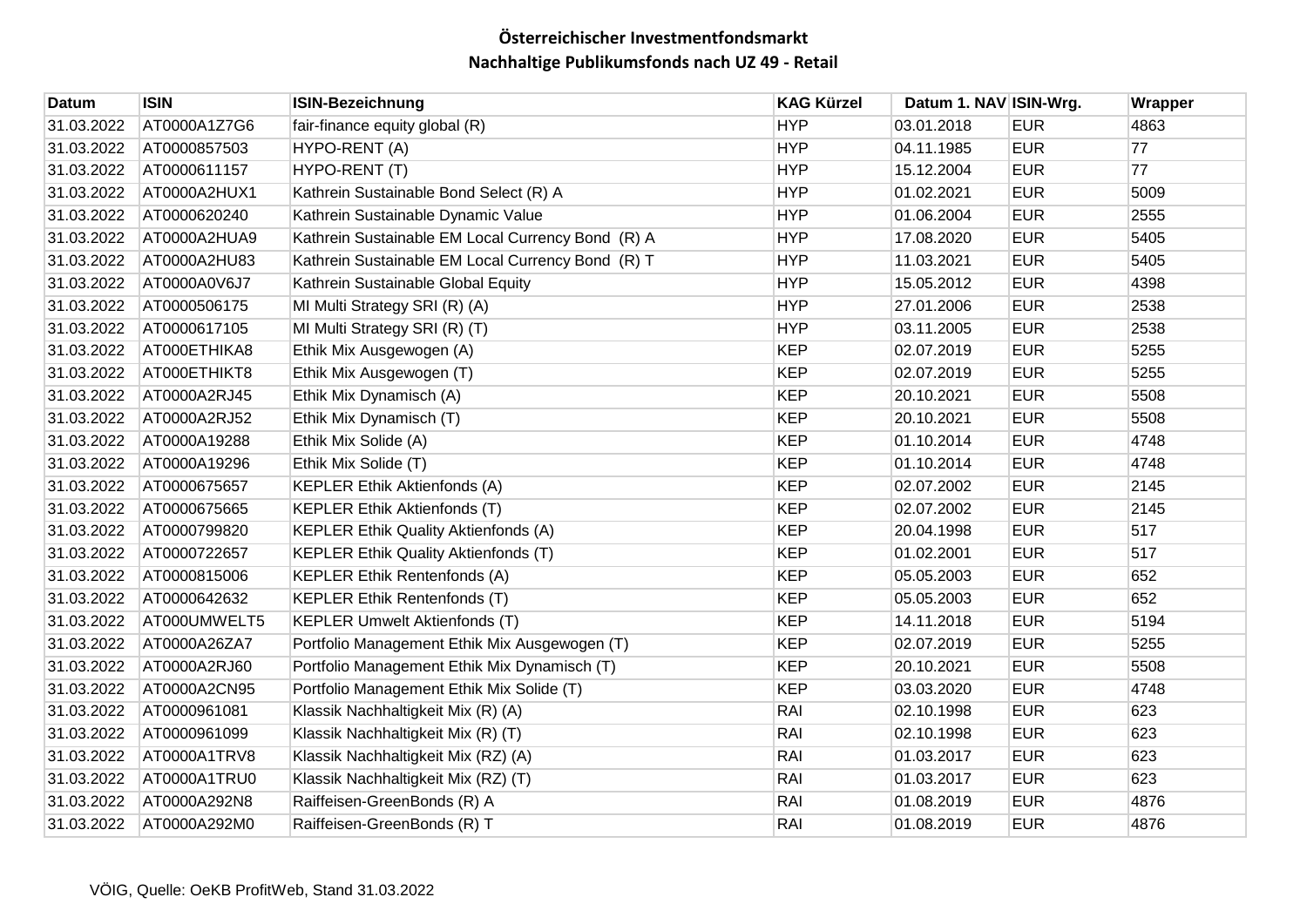| Datum      | <b>ISIN</b>  | <b>ISIN-Bezeichnung</b>                                      | <b>KAG Kürzel</b> | Datum 1. NAV ISIN-Wrg. |            | Wrapper |
|------------|--------------|--------------------------------------------------------------|-------------------|------------------------|------------|---------|
| 31.03.2022 | AT0000A1VGG8 | Raiffeisen-GreenBonds (R) VTA                                | RAI               | 02.05.2017             | <b>EUR</b> | 4876    |
| 31.03.2022 | AT0000A292T5 | Raiffeisen-GreenBonds (RZ) A                                 | RAI               | 01.08.2019             | <b>EUR</b> | 4876    |
| 31.03.2022 | AT0000A292S7 | Raiffeisen-GreenBonds (RZ) T                                 | RAI               | 01.08.2019             | <b>EUR</b> | 4876    |
| 31.03.2022 | AT0000A1YBY6 | Raiffeisen-GreenBonds (RZ) VTA                               | RAI               | 01.12.2017             | <b>EUR</b> | 4876    |
| 31.03.2022 | AT0000A1VGH6 | Raiffeisen-GreenBonds (S) VTA                                | RAI               | 02.05.2017             | <b>EUR</b> | 4876    |
| 31.03.2022 | AT0000A296M1 | Raiffeisen-GreenBonds (SZ) T                                 | RAI               | 02.09.2019             | <b>EUR</b> | 4876    |
| 31.03.2022 | AT0000677901 | Raiffeisen-Nachhaltigkeit-Aktien (R) A                       | RAI               | 13.05.2002             | <b>EUR</b> | 2104    |
| 31.03.2022 | AT0000677919 | Raiffeisen-Nachhaltigkeit-Aktien (R) T                       | RAI               | 13.05.2002             | <b>EUR</b> | 2104    |
| 31.03.2022 | AT0000677927 | Raiffeisen-Nachhaltigkeit-Aktien (R) VTA                     | RAI               | 29.10.2002             | <b>EUR</b> | 2104    |
| 31.03.2022 | AT0000A1U685 | Raiffeisen-Nachhaltigkeit-Aktien (RZ) A                      | RAI               | 03.04.2017             | <b>EUR</b> | 2104    |
| 31.03.2022 | AT0000A1U677 | Raiffeisen-Nachhaltigkeit-Aktien (RZ) T                      | RAI               | 03.04.2017             | <b>EUR</b> | 2104    |
| 31.03.2022 | AT0000A1U693 | Raiffeisen-Nachhaltigkeit-Aktien (RZ) VTA                    | RAI               | 03.04.2017             | <b>EUR</b> | 2104    |
| 31.03.2022 | AT0000A296N9 | Raiffeisen-Nachhaltigkeit-Aktien (SZ) T                      | RAI               | 02.09.2019             | <b>EUR</b> | 2104    |
| 31.03.2022 | AT0000A1TB42 | Raiffeisen-Nachhaltigkeit-EmergingMarkets-Aktien (R) A       | RAI               | 15.03.2017             | <b>EUR</b> | 5028    |
| 31.03.2022 | AT0000A1TB34 | Raiffeisen-Nachhaltigkeit-EmergingMarkets-Aktien (R) T       | RAI               | 15.03.2017             | <b>EUR</b> | 5028    |
| 31.03.2022 | AT0000A1TB59 | Raiffeisen-Nachhaltigkeit-EmergingMarkets-Aktien (R) VTA     | RAI               | 15.03.2017             | <b>EUR</b> | 5028    |
| 31.03.2022 | AT0000A2QSF3 | Raiffeisen-Nachhaltigkeit-EmergingMarkets-Aktien (R) VTI     | RAI               | 01.06.2021             | <b>EUR</b> | 5028    |
| 31.03.2022 | AT0000A28JD1 | Raiffeisen-Nachhaltigkeit-EmergingMarkets-Aktien (RZ) A      | RAI               | 01.08.2019             | <b>EUR</b> | 5028    |
| 31.03.2022 | AT0000A28JC3 | Raiffeisen-Nachhaltigkeit-EmergingMarkets-Aktien (RZ) T      | RAI               | 01.08.2019             | <b>EUR</b> | 5028    |
| 31.03.2022 | AT0000A2QSE6 | Raiffeisen-Nachhaltigkeit-EmergingMarkets-Aktien (RZ) VTA    | RAI               | 01.06.2021             | <b>EUR</b> | 5028    |
| 31.03.2022 | AT0000A2B6X0 | Raiffeisen-Nachhaltigkeit-EmergingMarkets-Aktien (SZ) T      | RAI               | 02.12.2019             | <b>EUR</b> | 5028    |
| 31.03.2022 | AT0000A0G272 | Raiffeisen-Nachhaltigkeit-EmergingMarkets-LocalBonds (R) A   | RAI               | 01.02.2010             | <b>EUR</b> | 3971    |
| 31.03.2022 | AT0000A0FXL8 | Raiffeisen-Nachhaltigkeit-EmergingMarkets-LocalBonds (R) T   | RAI               | 01.02.2010             | <b>EUR</b> | 3971    |
| 31.03.2022 | AT0000A0FXM6 | Raiffeisen-Nachhaltigkeit-EmergingMarkets-LocalBonds (R) VTA | RAI               | 01.02.2010             | <b>EUR</b> | 3971    |
| 31.03.2022 | AT0000A1TWN5 | Raiffeisen-Nachhaltigkeit-EmergingMarkets-LocalBonds (RZ) A  | RAI               | 03.04.2017             | <b>EUR</b> | 3971    |
| 31.03.2022 | AT0000A1TWM7 | Raiffeisen-Nachhaltigkeit-EmergingMarkets-LocalBonds (RZ) T  | RAI               | 03.04.2017             | <b>EUR</b> | 3971    |
| 31.03.2022 | AT0000986377 | Raiffeisen-Nachhaltigkeit-Europa-Aktien (R) A                | RAI               | 17.06.1996             | <b>EUR</b> | 356     |
| 31.03.2022 | AT0000805387 | Raiffeisen-Nachhaltigkeit-Europa-Aktien (R) T                | RAI               | 26.03.1999             | <b>EUR</b> | 356     |
| 31.03.2022 | AT0000785225 | Raiffeisen-Nachhaltigkeit-Europa-Aktien (R) VTA              | RAI               | 26.05.1999             | <b>EUR</b> | 356     |
| 31.03.2022 | AT0000A1TWU0 | Raiffeisen-Nachhaltigkeit-Europa-Aktien (RZ) A               | RAI               | 03.04.2017             | <b>EUR</b> | 356     |
| 31.03.2022 | AT0000A1TWT2 | Raiffeisen-Nachhaltigkeit-Europa-Aktien (RZ) T               | RAI               | 03.04.2017             | <b>EUR</b> | 356     |
| 31.03.2022 | AT0000A1TWV8 | Raiffeisen-Nachhaltigkeit-Europa-Aktien (RZ) VTA             | RAI               | 03.04.2017             | <b>EUR</b> | 356     |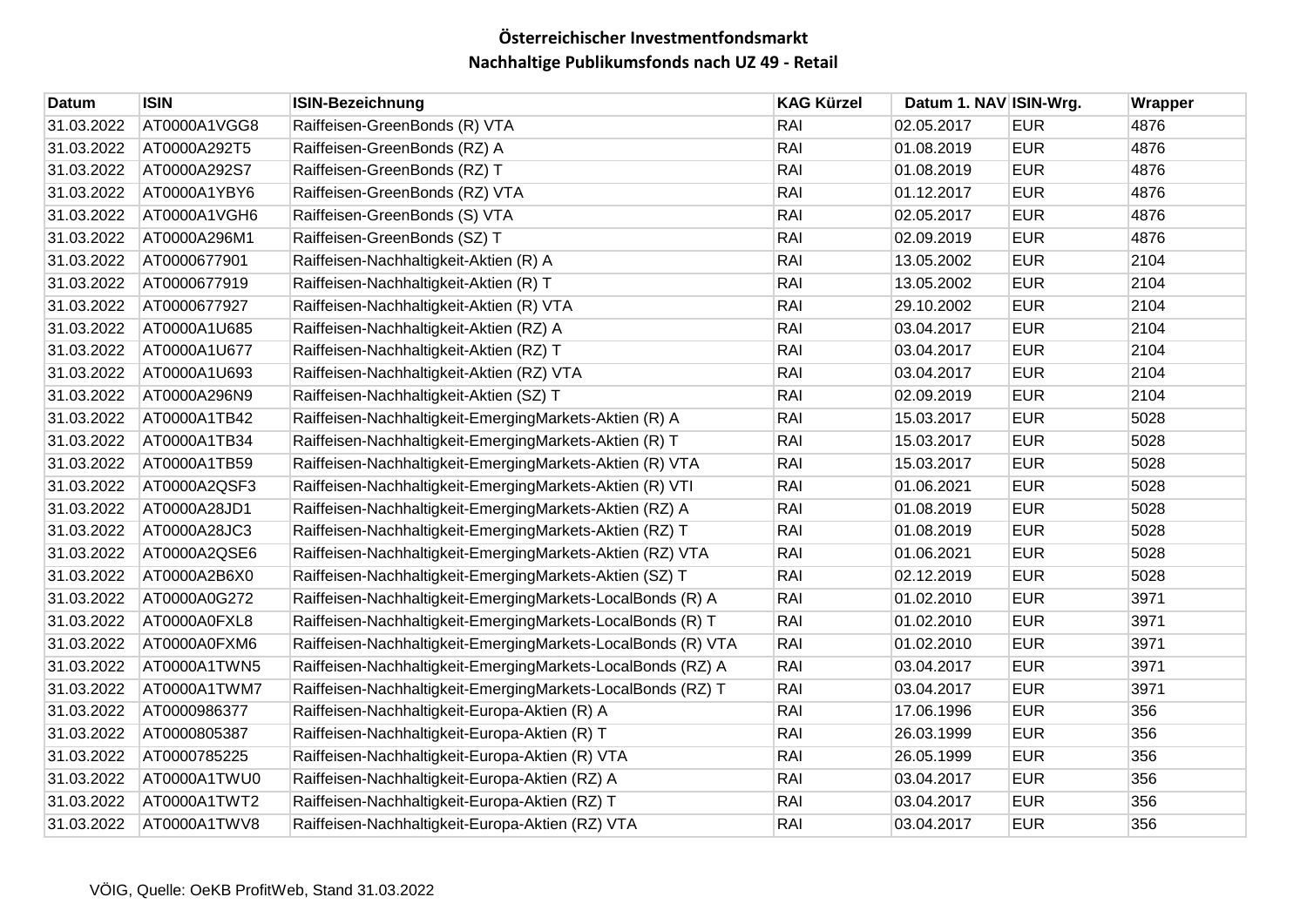| Datum      | <b>ISIN</b>  | <b>ISIN-Bezeichnung</b>                                 | <b>KAG Kürzel</b> | Datum 1. NAV ISIN-Wrg. |            | Wrapper |
|------------|--------------|---------------------------------------------------------|-------------------|------------------------|------------|---------|
| 31.03.2022 | AT0000A2KUN6 | Raiffeisen-Nachhaltigkeit-Europa-Aktien (SZ) T          | RAI               | 04.01.2021             | <b>EUR</b> | 356     |
| 31.03.2022 | AT0000859517 | Raiffeisen-Nachhaltigkeit-Mix (R) A                     | RAI               | 25.08.1986             | <b>EUR</b> | 159     |
| 31.03.2022 | AT0000805361 | Raiffeisen-Nachhaltigkeit-Mix (R) T                     | RAI               | 26.03.1999             | <b>EUR</b> | 159     |
| 31.03.2022 | AT0000785381 | Raiffeisen-Nachhaltigkeit-Mix (R) VTA                   | RAI               | 26.05.1999             | <b>EUR</b> | 159     |
| 31.03.2022 | AT0000A2SL08 | Raiffeisen-Nachhaltigkeit-Mix (RD) A                    | RAI               | 01.09.2021             | <b>EUR</b> | 159     |
| 31.03.2022 | AT0000A2SL16 | Raiffeisen-Nachhaltigkeit-Mix (RD) VTA                  | RAI               | 01.09.2021             | <b>EUR</b> | 159     |
| 31.03.2022 | AT0000A1TWK1 | Raiffeisen-Nachhaltigkeit-Mix (RZ) A                    | RAI               | 03.04.2017             | <b>EUR</b> | 159     |
| 31.03.2022 | AT0000A1TWJ3 | Raiffeisen-Nachhaltigkeit-Mix (RZ) T                    | RAI               | 03.04.2017             | <b>EUR</b> | 159     |
| 31.03.2022 | AT0000A1TWL9 | Raiffeisen-Nachhaltigkeit-Mix (RZ) VTA                  | RAI               | 03.04.2017             | <b>EUR</b> | 159     |
| 31.03.2022 | AT0000A2E091 | Raiffeisen-Nachhaltigkeit-Mix (S) A                     | RAI               | 01.04.2020             | <b>EUR</b> | 159     |
| 31.03.2022 | AT0000A1PKQ1 | Raiffeisen-Nachhaltigkeit-Momentum (R) A                | RAI               | 15.11.2016             | <b>EUR</b> | 5000    |
| 31.03.2022 | AT0000A1PKP3 | Raiffeisen-Nachhaltigkeit-Momentum (R) T                | RAI               | 15.11.2016             | <b>EUR</b> | 5000    |
| 31.03.2022 | AT0000A20EY5 | Raiffeisen-Nachhaltigkeit-Momentum (R) VTA              | RAI               | 02.05.2018             | <b>EUR</b> | 5000    |
| 31.03.2022 | AT0000A2NWC9 | Raiffeisen-Nachhaltigkeit-Momentum (R) VTI              | RAI               | 03.05.2021             | <b>EUR</b> | 5000    |
| 31.03.2022 | AT0000A1U7M9 | Raiffeisen-Nachhaltigkeit-Momentum (RZ) A               | RAI               | 03.04.2017             | <b>EUR</b> | 5000    |
| 31.03.2022 | AT0000A1U7L1 | Raiffeisen-Nachhaltigkeit-Momentum (RZ) T               | RAI               | 03.04.2017             | <b>EUR</b> | 5000    |
| 31.03.2022 | AT0000A26P95 | Raiffeisen-Nachhaltigkeit-Momentum (RZ) VTA             | RAI               | 01.04.2019             | <b>EUR</b> | 5000    |
| 31.03.2022 | AT0000A296P4 | Raiffeisen-Nachhaltigkeit-Momentum (SZ) T               | RAI               | 02.09.2019             | <b>EUR</b> | 5000    |
| 31.03.2022 | AT0000859293 | Raiffeisen-Nachhaltigkeit-ÖsterreichPlus-Aktien (R) A   | RAI               | 16.10.1989             | <b>EUR</b> | 142     |
| 31.03.2022 | AT0000805189 | Raiffeisen-Nachhaltigkeit-ÖsterreichPlus-Aktien (R) T   | RAI               | 26.03.1999             | <b>EUR</b> | 142     |
| 31.03.2022 | AT0000765573 | Raiffeisen-Nachhaltigkeit-ÖsterreichPlus-Aktien (R) VTA | RAI               | 02.12.1999             | <b>EUR</b> | 142     |
| 31.03.2022 | AT0000A1TMJ4 | Raiffeisen-Nachhaltigkeit-ÖsterreichPlus-Aktien (RZ) A  | RAI               | 01.03.2017             | <b>EUR</b> | 142     |
| 31.03.2022 | AT0000A1TMH8 | Raiffeisen-Nachhaltigkeit-ÖsterreichPlus-Aktien (RZ) T  | RAI               | 01.03.2017             | <b>EUR</b> | 142     |
| 31.03.2022 | AT0000859509 | Raiffeisen-Nachhaltigkeit-Rent (R) A                    | RAI               | 17.12.1985             | <b>EUR</b> | 158     |
| 31.03.2022 | AT0000805221 | Raiffeisen-Nachhaltigkeit-Rent (R) T                    | RAI               | 26.03.1999             | <b>EUR</b> | 158     |
| 31.03.2022 | AT0000689971 | Raiffeisen-Nachhaltigkeit-Rent (R) VTA                  | RAI               | 24.05.2002             | <b>EUR</b> | 158     |
| 31.03.2022 | AT0000A1TMC9 | Raiffeisen-Nachhaltigkeit-Rent (RZ) A                   | RAI               | 01.03.2017             | <b>EUR</b> | 158     |
| 31.03.2022 | AT0000A1TMB1 | Raiffeisen-Nachhaltigkeit-Rent (RZ) T                   | RAI               | 01.03.2017             | <b>EUR</b> | 158     |
| 31.03.2022 | AT0000A1TMD7 | Raiffeisen-Nachhaltigkeit-Rent (RZ) VTA                 | RAI               | 01.03.2017             | <b>EUR</b> | 158     |
| 31.03.2022 | AT0000A0PG34 | Raiffeisen-Nachhaltigkeit-Rent (S) A                    | RAI               | 01.08.2011             | <b>EUR</b> | 158     |
| 31.03.2022 | AT0000A296L3 | Raiffeisen-Nachhaltigkeit-Rent (SZ) T                   | RAI               | 02.09.2019             | <b>EUR</b> | 158     |
| 31.03.2022 | AT0000A190Z8 | Raiffeisen-Nachhaltigkeit-ShortTerm (R) A               | RAI               | 01.10.2014             | <b>EUR</b> | 3715    |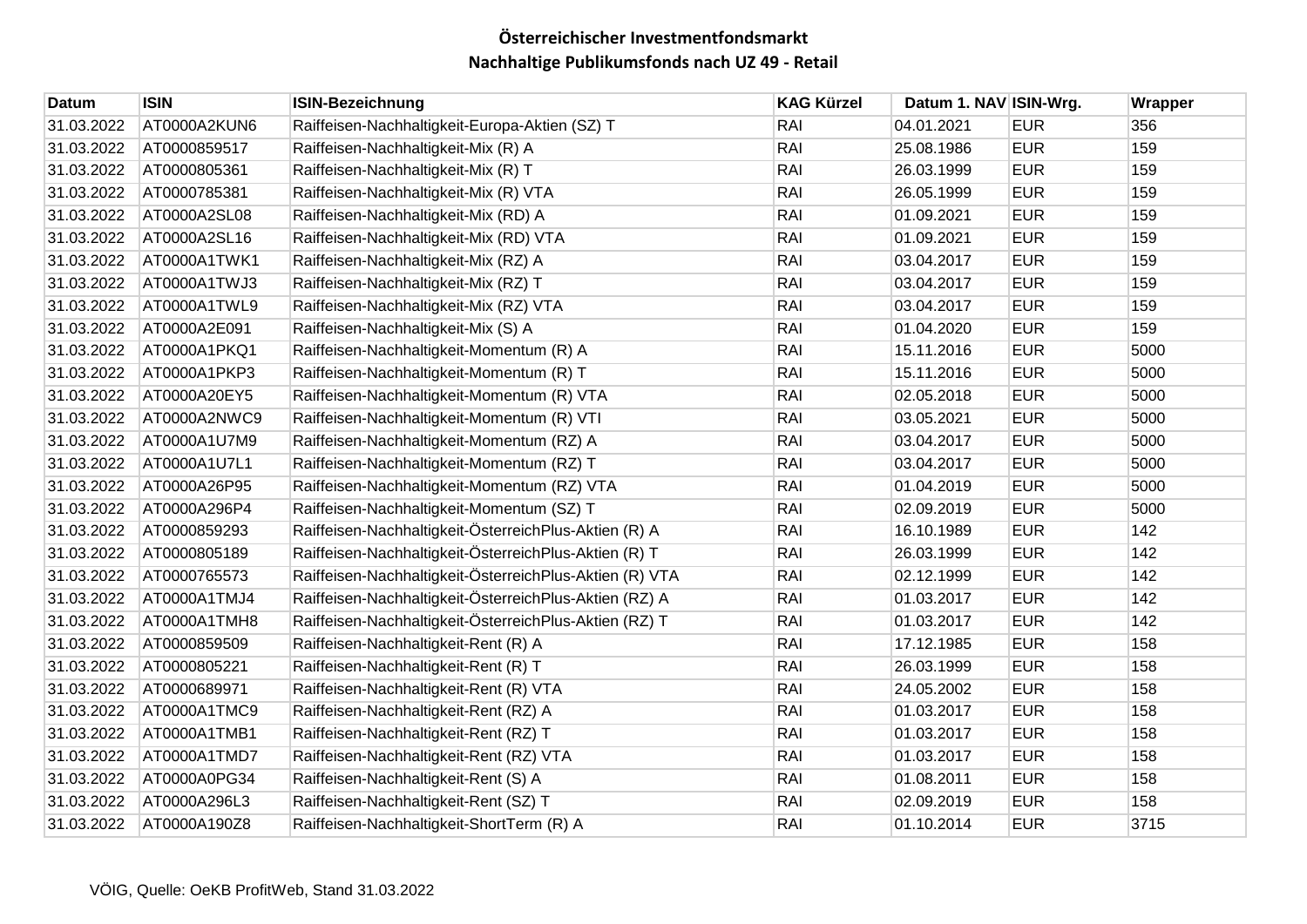| Datum      | <b>ISIN</b>  | <b>ISIN-Bezeichnung</b>                      | <b>KAG Kürzel</b> | Datum 1. NAV ISIN-Wrg. |            | Wrapper |
|------------|--------------|----------------------------------------------|-------------------|------------------------|------------|---------|
| 31.03.2022 | AT0000A190X3 | Raiffeisen-Nachhaltigkeit-ShortTerm (R) T    | RAI               | 01.10.2014             | <b>EUR</b> | 3715    |
| 31.03.2022 | AT0000A19HM5 | Raiffeisen-Nachhaltigkeit-ShortTerm (R) VTA  | RAI               | 01.10.2014             | <b>EUR</b> | 3715    |
| 31.03.2022 | AT0000A1ARZ9 | Raiffeisen-Nachhaltigkeit-ShortTerm (R) VTI  | RAI               | 01.12.2014             | <b>EUR</b> | 3715    |
| 31.03.2022 | AT0000A1U7C0 | Raiffeisen-Nachhaltigkeit-ShortTerm (RZ) A   | RAI               | 03.04.2017             | <b>EUR</b> | 3715    |
| 31.03.2022 | AT0000A1U7B2 | Raiffeisen-Nachhaltigkeit-ShortTerm (RZ) T   | RAI               | 03.04.2017             | <b>EUR</b> | 3715    |
| 31.03.2022 | AT0000A1U7D8 | Raiffeisen-Nachhaltigkeit-ShortTerm (RZ) VTA | RAI               | 03.04.2017             | <b>EUR</b> | 3715    |
| 31.03.2022 | AT0000A296K5 | Raiffeisen-Nachhaltigkeit-ShortTerm (SZ) T   | RAI               | 02.09.2019             | <b>EUR</b> | 3715    |
| 31.03.2022 | AT0000A1DU54 | Raiffeisen-Nachhaltigkeit-Solide (R) A       | RAI               | 03.06.2015             | <b>EUR</b> | 4830    |
| 31.03.2022 | AT0000A1DU47 | Raiffeisen-Nachhaltigkeit-Solide (R) T       | RAI               | 03.06.2015             | <b>EUR</b> | 4830    |
| 31.03.2022 | AT0000A1VP59 | Raiffeisen-Nachhaltigkeit-Solide (R) VTA     | RAI               | 01.06.2017             | <b>EUR</b> | 4830    |
| 31.03.2022 | AT0000A1TML0 | Raiffeisen-Nachhaltigkeit-Solide (RZ) A      | RAI               | 01.03.2017             | <b>EUR</b> | 4830    |
| 31.03.2022 | AT0000A1TMK2 | Raiffeisen-Nachhaltigkeit-Solide (RZ) T      | RAI               | 01.03.2017             | <b>EUR</b> | 4830    |
| 31.03.2022 | AT0000A1YC10 | Raiffeisen-Nachhaltigkeit-Solide (RZ) VTA    | RAI               | 01.12.2017             | <b>EUR</b> | 4830    |
| 31.03.2022 | AT0000A1VP42 | Raiffeisen-Nachhaltigkeit-Solide (S) A       | RAI               | 01.06.2017             | <b>EUR</b> | 4830    |
| 31.03.2022 | AT0000764741 | Raiffeisen-Nachhaltigkeit-US-Aktien (R) A    | RAI               | 15.11.1999             | <b>EUR</b> | 908     |
| 31.03.2022 | AT0000764758 | Raiffeisen-Nachhaltigkeit-US-Aktien (R) T    | RAI               | 15.11.1999             | <b>EUR</b> | 908     |
| 31.03.2022 | AT0000764766 | Raiffeisen-Nachhaltigkeit-US-Aktien (R) VTA  | RAI               | 06.12.1999             | <b>EUR</b> | 908     |
| 31.03.2022 | AT0000A1U6B4 | Raiffeisen-Nachhaltigkeit-US-Aktien (RZ) A   | RAI               | 03.04.2017             | <b>EUR</b> | 908     |
| 31.03.2022 | AT0000A1U6A6 | Raiffeisen-Nachhaltigkeit-US-Aktien (RZ) T   | RAI               | 03.04.2017             | <b>EUR</b> | 908     |
| 31.03.2022 | AT0000A1U6C2 | Raiffeisen-Nachhaltigkeit-US-Aktien (RZ) VTA | RAI               | 03.04.2017             | <b>EUR</b> | 908     |
| 31.03.2022 | AT0000A2CMH2 | Raiffeisen-Nachhaltigkeit-Wachstum (R) A     | RAI               | 02.03.2020             | <b>EUR</b> | 5336    |
| 31.03.2022 | AT0000A2CMJ8 | Raiffeisen-Nachhaltigkeit-Wachstum (R) T     | RAI               | 02.03.2020             | <b>EUR</b> | 5336    |
| 31.03.2022 | AT0000A2CMK6 | Raiffeisen-Nachhaltigkeit-Wachstum (R) VTA   | RAI               | 02.03.2020             | <b>EUR</b> | 5336    |
| 31.03.2022 | AT0000A2CMN0 | Raiffeisen-Nachhaltigkeit-Wachstum (RZ) A    | RAI               | 02.03.2020             | <b>EUR</b> | 5336    |
| 31.03.2022 | AT0000A2CMP5 | Raiffeisen-Nachhaltigkeit-Wachstum (RZ) T    | RAI               | 02.03.2020             | <b>EUR</b> | 5336    |
| 31.03.2022 | AT0000A2CMQ3 | Raiffeisen-Nachhaltigkeit-Wachstum (RZ) VTA  | RAI               | 02.03.2020             | <b>EUR</b> | 5336    |
| 31.03.2022 | AT0000A261G7 | Raiffeisen-PAXetBONUM-Aktien (R) A           | RAI               | 01.04.2019             | <b>EUR</b> | 5241    |
| 31.03.2022 | AT0000A261F9 | Raiffeisen-PAXetBONUM-Aktien (R) T           | RAI               | 01.04.2019             | <b>EUR</b> | 5241    |
| 31.03.2022 | AT0000A261H5 | Raiffeisen-PAXetBONUM-Aktien (R) VTA         | RAI               | 01.04.2019             | <b>EUR</b> | 5241    |
| 31.03.2022 | AT0000A261N3 | Raiffeisen-PAXetBONUM-Aktien (RZ) A          | RAI               | 01.04.2019             | <b>EUR</b> | 5241    |
| 31.03.2022 | AT0000A261M5 | Raiffeisen-PAXetBONUM-Aktien (RZ) T          | RAI               | 01.04.2019             | <b>EUR</b> | 5241    |
| 31.03.2022 | AT0000707385 | Raiffeisen-PAXetBONUM-Anleihen (R) (A)       | RAI               | 22.07.2003             | <b>EUR</b> | 2352    |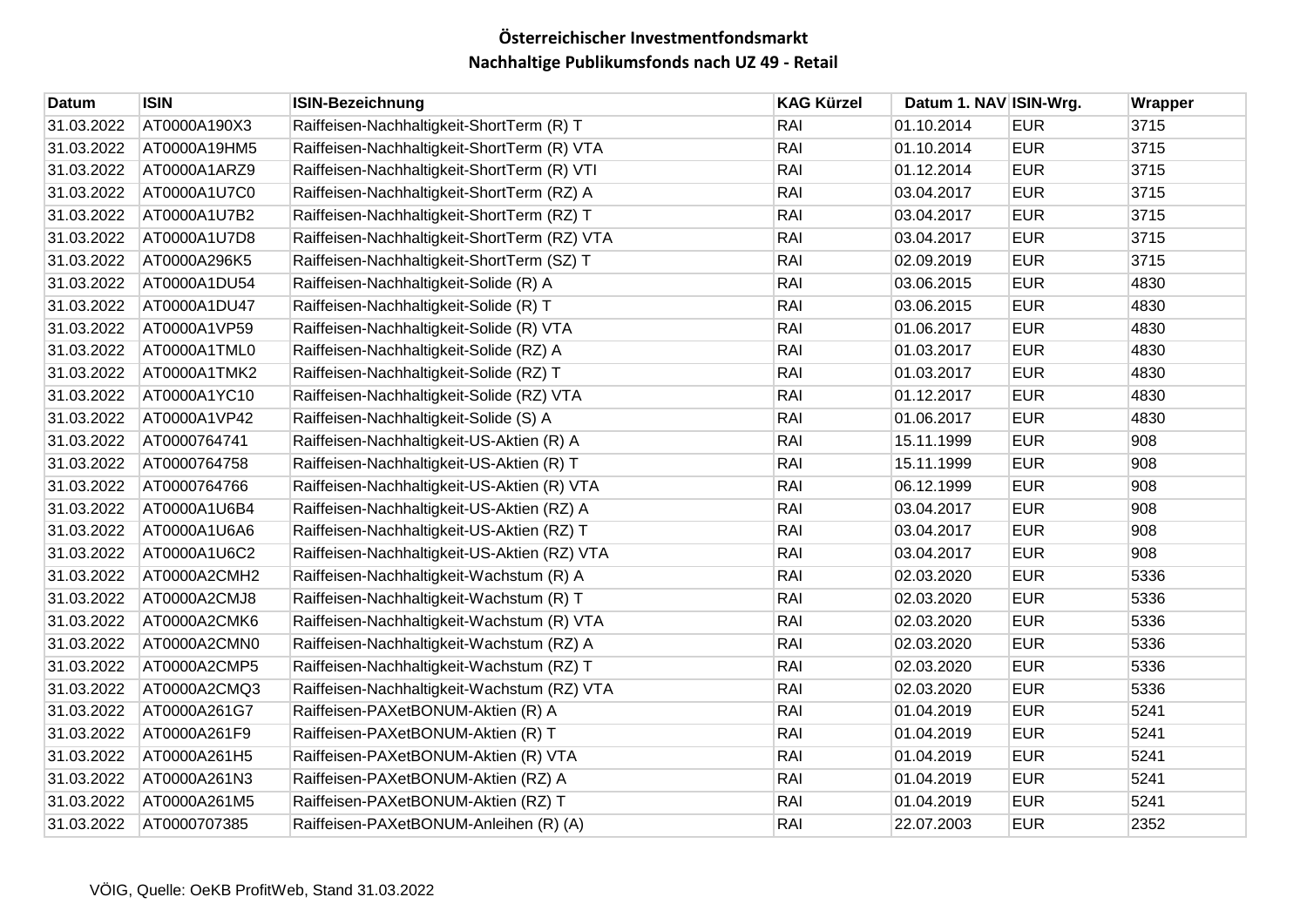| Datum      | <b>ISIN</b>  | <b>ISIN-Bezeichnung</b>                     | <b>KAG Kürzel</b> | Datum 1. NAV ISIN-Wrg. |            | Wrapper          |
|------------|--------------|---------------------------------------------|-------------------|------------------------|------------|------------------|
| 31.03.2022 | AT0000707393 | Raiffeisen-PAXetBONUM-Anleihen (R) (T)      | RAI               | 22.07.2003             | <b>EUR</b> | 2352             |
| 31.03.2022 | AT0000A28LF2 | Raiffeisen-PAXetBONUM-Anleihen (R) VTA      | RAI               | 01.08.2019             | <b>EUR</b> | 2352             |
| 31.03.2022 | AT0000A1TRX4 | Raiffeisen-PAXetBONUM-Anleihen (RZ) (A)     | RAI               | 01.03.2017             | <b>EUR</b> | 2352             |
| 31.03.2022 | AT0000A1TRW6 | Raiffeisen-PAXetBONUM-Anleihen (RZ) (T)     | RAI               | 01.03.2017             | <b>EUR</b> | 2352             |
| 31.03.2022 | AT0000A28LE5 | Raiffeisen-PAXetBONUM-Anleihen (RZ) VTA     | RAI               | 01.08.2019             | <b>EUR</b> | 2352             |
| 31.03.2022 | AT0000A2DFG6 | Raiffeisen-SmartEnergy-ESG-Aktien (R) A     | RAI               | 15.04.2020             | <b>EUR</b> | 5358             |
| 31.03.2022 | AT0000A2DFF8 | Raiffeisen-SmartEnergy-ESG-Aktien (R) T     | RAI               | 15.04.2020             | <b>EUR</b> | 5358             |
| 31.03.2022 | AT0000A2ETT8 | Raiffeisen-SmartEnergy-ESG-Aktien (R) VTA   | RAI               | 04.05.2020             | <b>EUR</b> | 5358             |
| 31.03.2022 | AT0000A2DFL6 | Raiffeisen-SmartEnergy-ESG-Aktien (RZ) A    | RAI               | 15.04.2020             | <b>EUR</b> | 5358             |
| 31.03.2022 | AT0000A2DFK8 | Raiffeisen-SmartEnergy-ESG-Aktien (RZ) T    | RAI               | 15.04.2020             | <b>EUR</b> | 5358             |
| 31.03.2022 | AT0000A2DFM4 | Raiffeisen-SmartEnergy-ESG-Aktien (SZ) T    | RAI               | 15.04.2020             | <b>EUR</b> | 5358             |
| 31.03.2022 | AT0000A1EL47 | Apollo Nachhaltig Aktien Global (A)         | <b>SEC</b>        | 01.06.2015             | <b>EUR</b> | 4846             |
| 31.03.2022 | AT0000A1EL54 | Apollo Nachhaltig Aktien Global (T)         | <b>SEC</b>        | 01.06.2015             | <b>EUR</b> | 4846             |
| 31.03.2022 | AT0000819487 | Apollo Nachhaltig Euro Corporate Bond (A)   | <b>SEC</b>        | 10.11.1998             | <b>EUR</b> | 637              |
| 31.03.2022 | AT0000746938 | Apollo Nachhaltig Euro Corporate Bond (T)   | <b>SEC</b>        | 10.03.2000             | <b>EUR</b> | 637              |
| 31.03.2022 | AT0000A2SQ60 | Apollo Nachhaltig Euro Corporate Bond AST   | <b>SEC</b>        | 31.08.2021             | <b>EUR</b> | 637              |
| 31.03.2022 | AT0000A13JV5 | Apollo Nachhaltig Global Bond (A)           | <b>SEC</b>        | 07.11.2013             | <b>EUR</b> | 4650             |
| 31.03.2022 | AT0000A13JW3 | Apollo Nachhaltig Global Bond (T)           | <b>SEC</b>        | 07.11.2013             | <b>EUR</b> | 4650             |
| 31.03.2022 | AT0000837299 | Apollo Nachhaltig High Yield Bond (EUR) (A) | <b>SEC</b>        | 30.06.1997             | <b>EUR</b> | 431              |
| 31.03.2022 | AT0000496179 | Apollo Nachhaltig High Yield Bond (EUR) (T) | <b>SEC</b>        | 23.06.2005             | <b>EUR</b> | 431              |
| 31.03.2022 | AT0000835004 | Apollo Nachhaltig High Yield Bond (USD)     | <b>SEC</b>        | 30.06.1997             | <b>USD</b> | 431              |
| 31.03.2022 | AT0000A2SQ94 | Apollo Nachhaltig High Yield Bond AST       | <b>SEC</b>        | 31.08.2021             | <b>EUR</b> | 431              |
| 31.03.2022 | AT0000900048 | Apollo Nachhaltig Muendel Bond (A)          | <b>SEC</b>        | 07.01.1994             | <b>EUR</b> | 226              |
| 31.03.2022 | AT0000746961 | Apollo Nachhaltig Muendel Bond (T)          | <b>SEC</b>        | 10.03.2000             | <b>EUR</b> | 226              |
| 31.03.2022 | AT0000A2SQB2 | Apollo Nachhaltig Muendel Bond AST          | <b>SEC</b>        | 31.08.2021             | <b>EUR</b> | 226              |
| 31.03.2022 | AT0000855606 | SUPERIOR 1 - Ethik Renten (A)               | <b>SEC</b>        | 08.05.1989             | <b>EUR</b> | $\boldsymbol{9}$ |
| 31.03.2022 | AT0000A07HR9 | SUPERIOR 1 - Ethik Renten (T)               | <b>SEC</b>        | 08.11.2007             | <b>EUR</b> | $9\,$            |
| 31.03.2022 | AT0000855614 | SUPERIOR 2 - Ethik Mix (A)                  | <b>SEC</b>        | 17.07.1989             | <b>EUR</b> | 10               |
| 31.03.2022 | AT0000A07HS7 | SUPERIOR 2 - Ethik Mix (T)                  | <b>SEC</b>        | 08.11.2007             | <b>EUR</b> | 10               |
| 31.03.2022 | AT0000904909 | <b>SUPERIOR 3 - Ethik</b>                   | <b>SEC</b>        | 18.11.1991             | <b>EUR</b> | 187              |
| 31.03.2022 | AT0000A07HT5 | SUPERIOR 3 - Ethik (T)                      | <b>SEC</b>        | 16.11.2007             | <b>EUR</b> | 187              |
| 31.03.2022 | AT0000993043 | SUPERIOR 4 - Ethik Aktien (A)               | <b>SEC</b>        | 01.08.1997             | <b>EUR</b> | 445              |